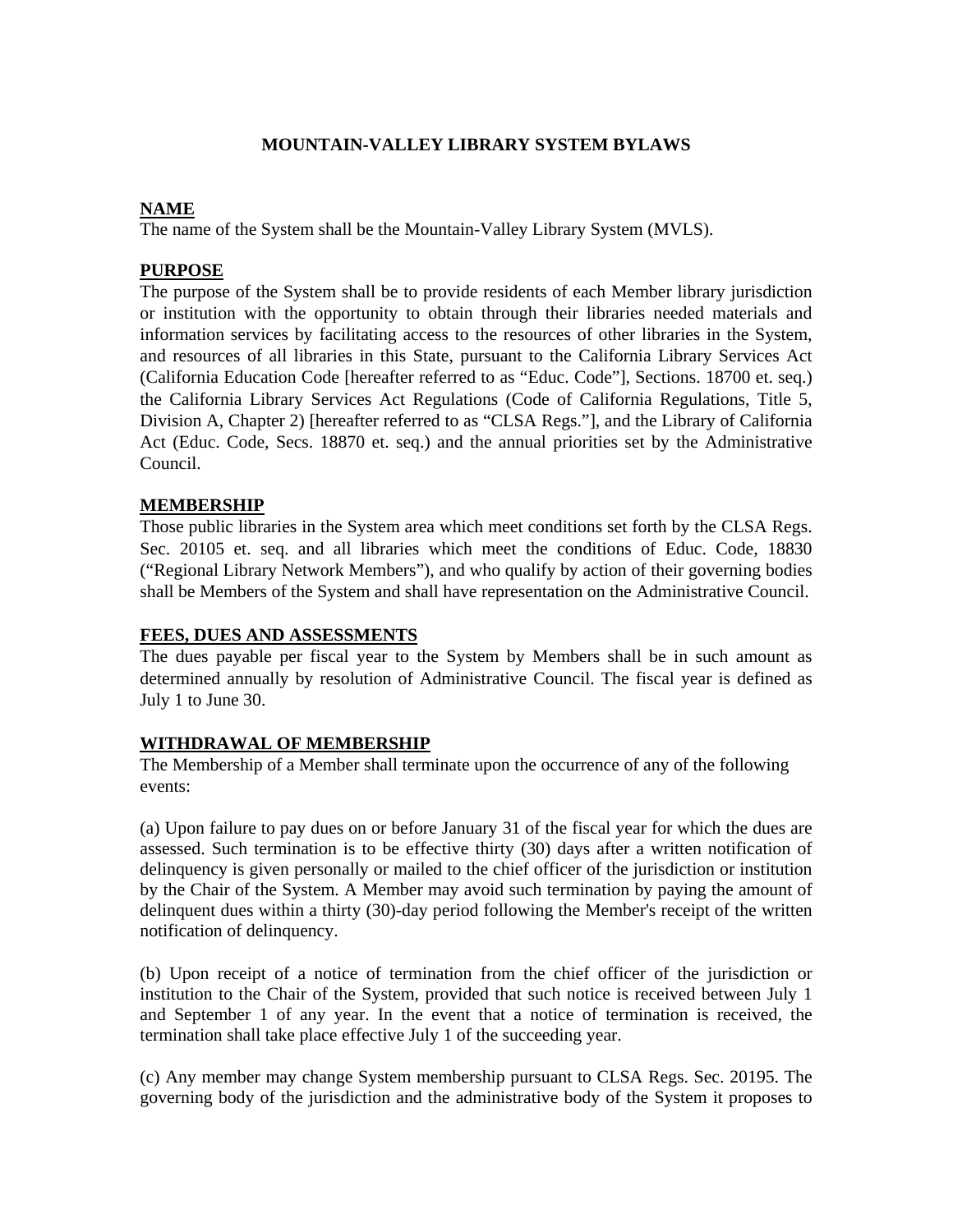join shall file a joint notice of intent with the State Board. The notice shall be filed by September 1 of the year proceeding July 1 of the first full fiscal year for which state funds pursuant to the new membership are requested.

# **GOVERNING AUTHORITY**

## **Administrative Council**

### **Roles and Responsibilities**

Pursuant to Educ. Code, Sec. 18747 (a) and CSLA Regs. Sec. 20135, it shall be the responsibility of the Administrative Council to: Generally administer MVLS; Adopt an annual Plan of Service; Adopt annual budget; Ensure that a report to the CLSA State Board regarding accomplishments and expenditures for the past year is issued; Adopt annual member fees, dues, and assessments; Adopt changes to the by-laws; Adopt System membership policies and approve new or remove members; Perform any and all duties imposed by law or by the bylaws.

Effective July 1, 2006, the MVLS Administrative Council will contract with the North Bay Cooperative Library System (NBC) to provide services as described in the MVLS CLSA Plan of Service, administrative services, and other services as needed under the direction of the MVLS Administrative Council. It is the responsibility of the MVLS Administrative Council to annually evaluate the administrative and other services performed by NBC.

### **Composition and Voting**

Pursuant to Educ. Code, Sec. 18747 (a), and CSLA Regs., Sec. 20140, the Administrative Council shall be composed of the head librarian or delegate of each member jurisdiction or member institution in MVLS. A quorum shall consist of more than 25% of the members. Each member jurisdiction shall have one vote to be cast by its representative.

Only public library members shall vote on issues related to the California Library Services Act (CLSA). All members shall vote on issues that do not relate to CLSA, including annual fees, dues and assessments. Decisions shall be made by a majority vote of the members present at Administrative Council, except as provided herein.

## **Meetings**

The Administrative Council shall meet a minimum of four (4) times per year. Special meetings may be called by the Chair or by petition of four Members of the Administrative Council.

## **Executive Committee**

The Executive Committee shall consist of the Past Council Chair, Current Council Chair, Council Chair elect, other Standing Committee Liaisons, and a representative from the Sacramento Public Library. Executive Committee will meet prior to the Council meeting to review System programs and budgets for their fiscal and program impact; recommend Proposed and Final Budgets to the Council; recommend changes to the Bylaws; recommend annual administrative services issue and set the Agenda for Council Meetings. Each Committee member shall have one vote, and simple majority of those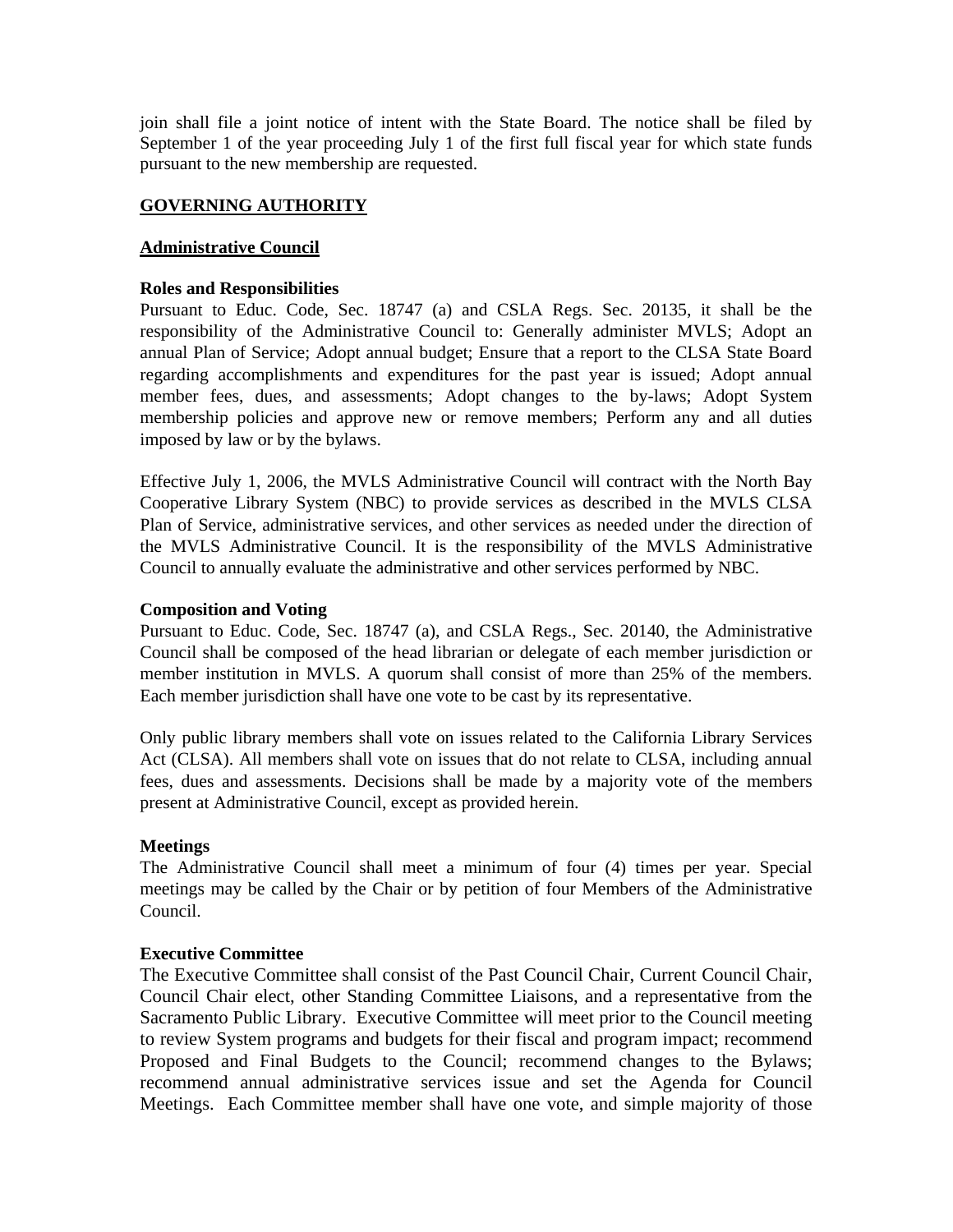present passes motions. The Council Chair, or a member of the Executive Committee appointed by the Council Chair, shall prepare a summary of Committee actions and recommendations for presentation to the Administrative Council at its next meeting.

The Council Chair shall preside at all meetings. The Vice- Chair shall preside in the absence of the Chair and the immediate past Chair shall preside in the absence of both the Chair and the Vice-Chair.

The last meeting of the fiscal year of the Administrative Council shall be the annual meeting at which officers (Chair and Chair-Elect) and Standing Committee Chairs shall be elected for the following year. The fiscal year is defined as July 1 to June 30. Officers may not serve consecutive terms, except as defined in these Bylaws. Officers shall assume their positions on July 1. In the event that the Council Chair can no longer serve, the Vice-Chair shall assume the position of Chair for the remainder of the term. In the event that the Vice- Chair can no longer serve, the Administrative Council shall elect a new Chair and Vice-Chair to serve out the remainder of the term. The Vice-Chair succeeds the Chair in July. Should the Past Chair be unable to serve out their term, the Past Chair shall assume the position of Past Chair on the Executive Committee.

Each year the final budget shall be adopted at the next Council Meeting following the adoption of the State Budget.

The Administrative Council and Executive Committee may meet via electronic means such as telephone conference call, videoconference, or online meeting as long as the meeting is announced and conducted in accordance with the Brown Act. Members of the public may attend any electronic meeting by requesting participation instructions from the System Administrator. The Council Chair and Administrative Coordinator shall develop the Executive Committee Agenda. The Administrative Council and Executive Committee agenda shall be developed by the Administrative Council Chair and the NBC Coordinator. The agendas and packets are to be distributed by the NBC Coordinator not less than seven days before a meeting. A copy of the Administrative Council agenda will be sent to the NBC Chair. Recording of the minutes is the responsibility of the NBC Coordinator or their representative. Minutes of each meeting are adopted and/or revised by motion at the next meeting.

## **SYSTEM STAFF**

There shall be no staff employed by MVLS. NBC shall staff and supervise the operation of the System, provide information, prepare reports, evaluate services and resources, make suggestions and provide general guidance to the Administrative Council in performing its policy making functions.

## **SYSTEM ADVISORY BOARD (SAB)**

## **Roles and Responsibilities**

Pursuant to Educ. Code, Sec. 18747 (b) and Sec. 18749-18750, and CSLA Regs. Sec. 20145 it shall be the duties of the System Advisory Board to Assist Administrative Council in the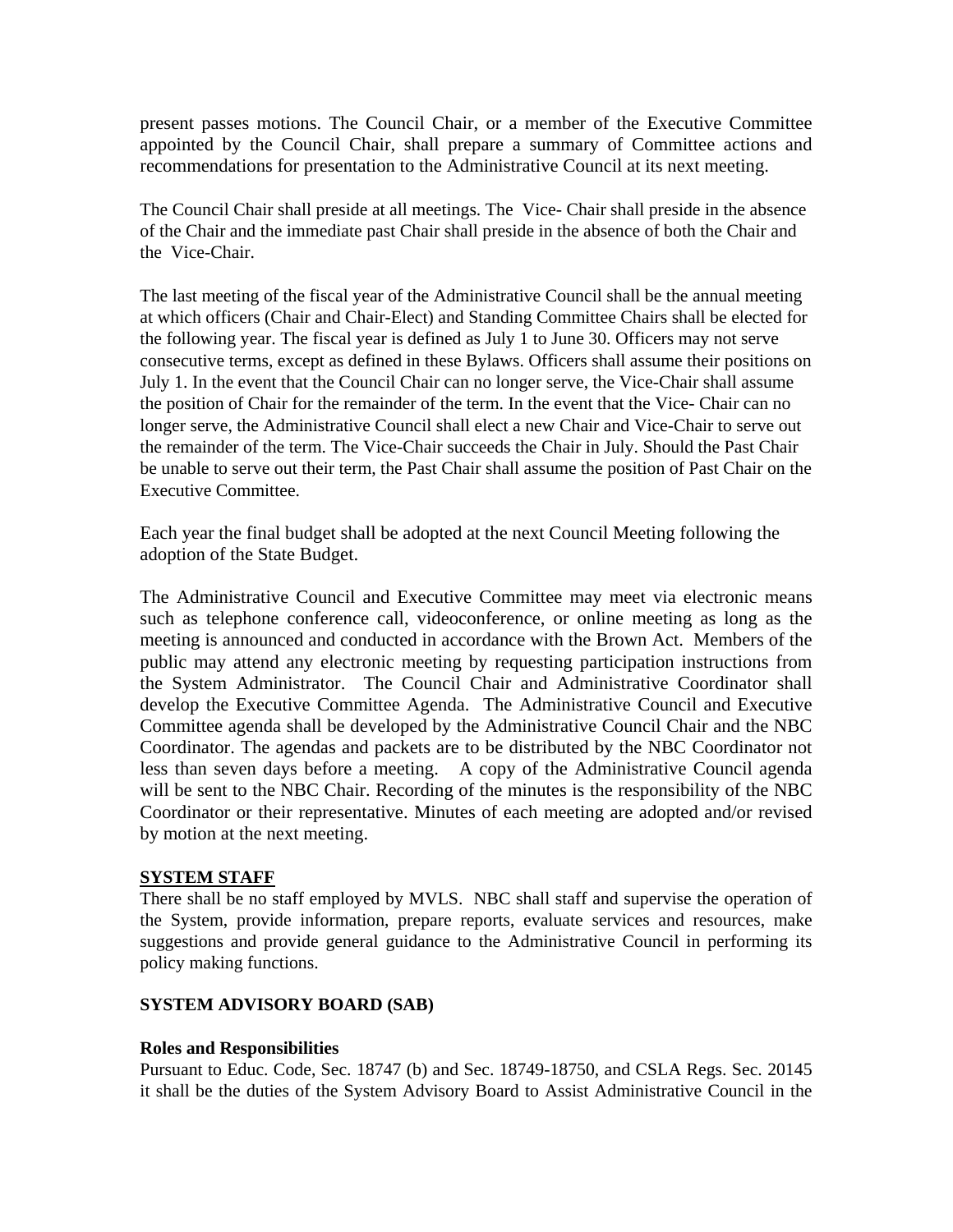development of the System Plan of Service; Advise the Council on the need for services and programs; and Assist in the evaluation of System services.

#### **Composition and Voting**

The governing body of each public library member appoints one member. Each member jurisdiction shall have one vote to be cast by its representative.

#### **Meetings**

The System Advisory Board generally meets on the same day and location as the Council meeting. A report is to be given by the SAB Chair at the Council meeting. The SAB shall establish its own agenda, elect its own officers and record its own minutes. Minutes are to be distributed with the Council/SAB agenda packet

#### **COMMITTEES**

The NBC Coordinator shall maintain the membership roster of all Committees.

#### **General (For all committees excepting Executive)**

The Administrative Council shall establish standing and special committees. Committees shall prepare recommendations and reports for consideration and action by the Administrative Council. The Administrative Council Chair shall appoint a liaison from Council to each Committee for a two (2) year term. The liaison shall be responsible for carrying the directives of the Administrative Council to the standing committee, seeing that the standing committee follows the MVLS by-laws and procedures, acting as a mentor to the committee in guiding its activities and decisions and interpreting System policies, and reporting and/or presenting the Committee recommendation(s) at each Administrative Council meeting. The liaison serves in an ex-officio capacity to the Committee.

The Chair of each standing committee shall be chosen by the committee members at the first meeting of each fiscal year. The Administrative Council shall approve committee chairs at its first meeting following such selection of a committee chair. Member library staff and SAB members are encouraged to serve as members on standing committees.

The Administrative Council and Executive Committee may meet via electronic means such as telephone conference call, videoconference, or online meeting as long as the meeting is announced and conducted in accordance with the Brown Act. Members of the public may attend any electronic meeting by requesting participation instructions from the System Administrator. The Council Chair and Administrative Coordinator shall develop the Executive Committee Agenda. The Administrative Council and Executive Committee agenda shall be developed by the Administrative Council Chair and the NBC Coordinator. The agendas and packets are to be distributed by the NBC Coordinator not less than seven days before a meeting. A copy of the Administrative Council agenda will be sent to the NBC Chair. Recording of the minutes is the responsibility of the NBC Coordinator or their representative. Minutes of each meeting are adopted and/or revised by motion at the next meeting.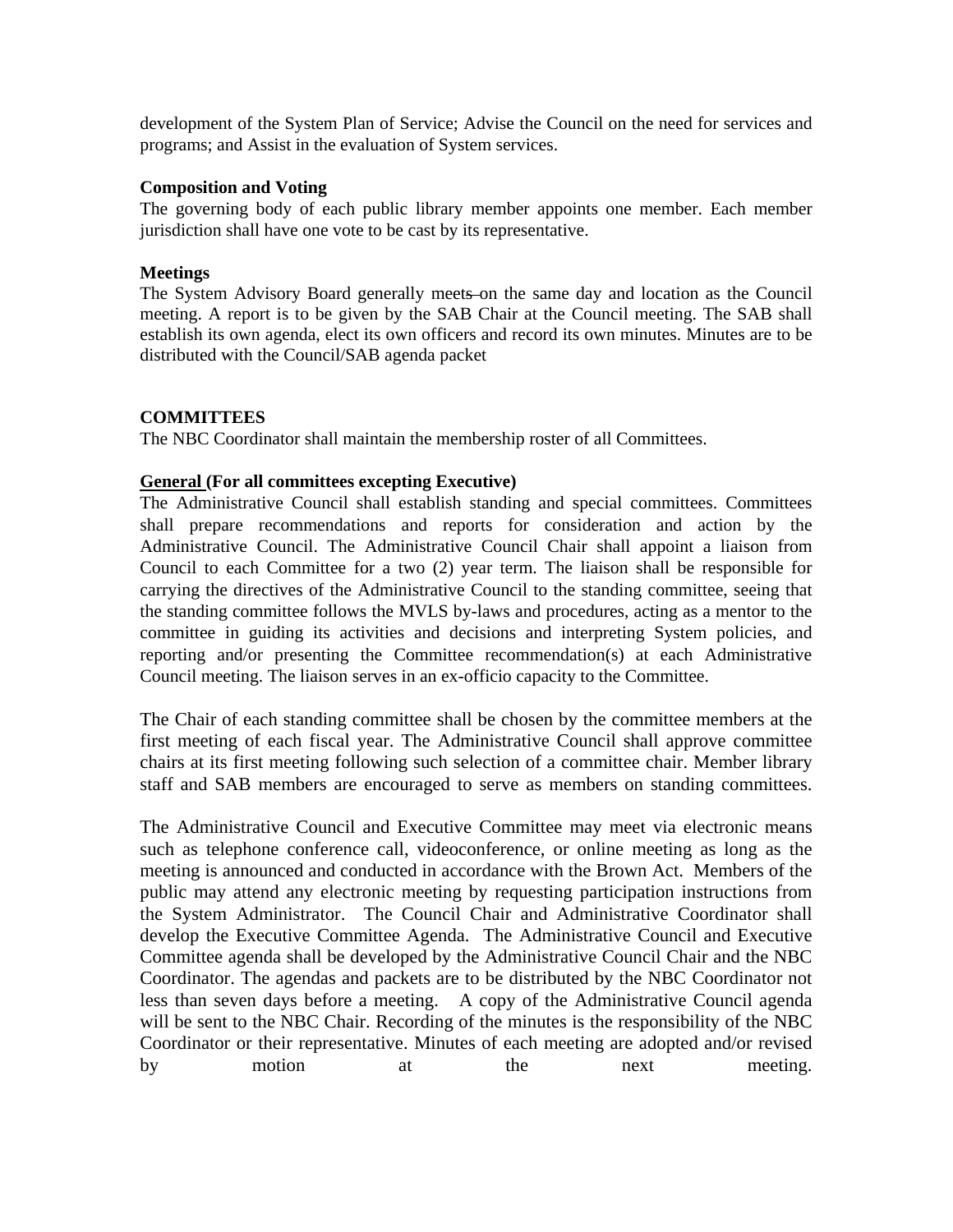# **STANDING COMMITTEES Children's Committee**

### **Roles and Responsibilities**

The Children's Committee shall plan and carry out regional programming for children's activities, and appoint sub-committees to plan workshops and the Summer Reading Program.

### **Composition and Voting**

Council members, SAB members and designated staff may serve on this committee. It is recommended that children's services staff of System member libraries be appointed. Each Committee member shall have one vote and a simple majority passes motions.

### **Meetings**

he Children's Committee shall meet at least two times annually. The agenda shall be developed and sent out by the Chair. Minutes are recorded by an attending member and distributed by the Chair.

### **ILL Committee**

### **Roles and Responsibilities**

The ILL Committee shall recommend ILL procedure and policy to the Administrative council, and evaluate effectiveness of ILL services among members.

#### **Composition and Voting**

Council members, SAB members and designated System member library staff may serve on this committee. It is recommended that ILL staff of System member libraries be appointed. Each Committee member shall have one vote and a simple majority passes motions.

#### **Meetings**

The ILL Committee shall meet at least once annually or as needed and shall report via its liaison to the Council. The agenda shall be developed by the Chair. The agenda and supporting documents shall be sent out by the Committee Chair. Minutes are to be recorded by an attending member and distributed by the Committee Chair.

## **Reference Committee**

#### **Roles and Responsibilities**

The Reference Committee shall review all aspects of the System reference program and provide input and recommendations regarding reference-related issues to the Administrative Council. This committee will also work closely with its Administrative Council liaison to evaluate current programs and services and to plan new programs and services.

A "Forum" subcommittee will assists in planning for reference workshops.

The Reference Committee will review and develop the Reference Plan of Service.